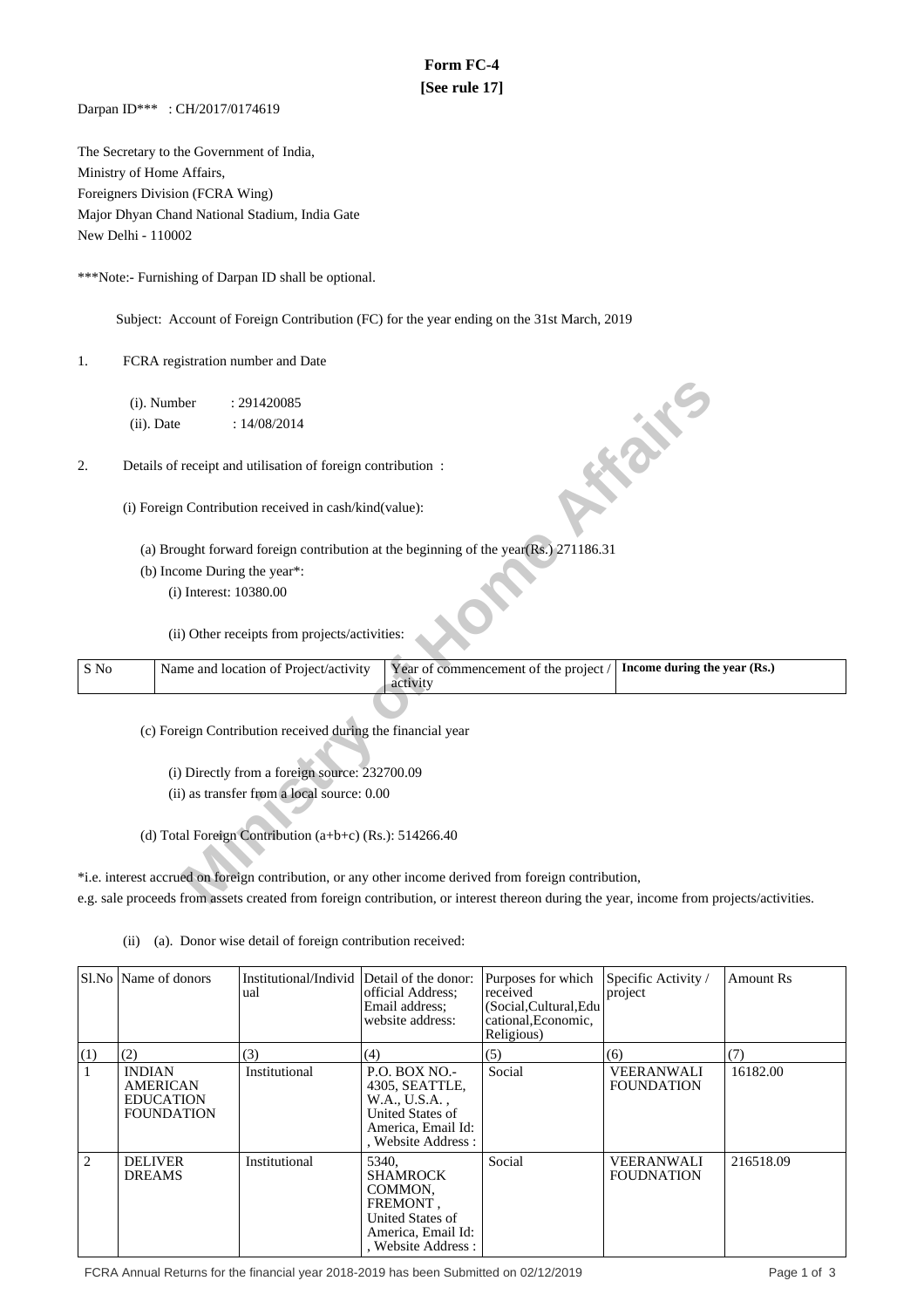### (b) Cumulative purpose-wise amount of all foreign contribution donation received :

| Sl.No | <b>TPOSE</b>     |                         |
|-------|------------------|-------------------------|
|       | $\sim$<br>Social | ∩c<br>1 I V<br>,,,,,,,, |

# 3. Details of Utilization of foreign contribution:

(a) Details of activities/projects for which foreign contribution has been received and utilised (in rupees)

| Sl. No.    | Name of<br>project/acti<br>vity                                                                                                                                                                                                                                                                                                                                                                                         | $\mathbf{Address}/\mathbf{L}$<br>location                | Previous Balance                                                                                                                                                                                          |         |                                                                                                                                                                                                                                                                             | Receipt during the year | Utilised  |                                   | Balance       |         |
|------------|-------------------------------------------------------------------------------------------------------------------------------------------------------------------------------------------------------------------------------------------------------------------------------------------------------------------------------------------------------------------------------------------------------------------------|----------------------------------------------------------|-----------------------------------------------------------------------------------------------------------------------------------------------------------------------------------------------------------|---------|-----------------------------------------------------------------------------------------------------------------------------------------------------------------------------------------------------------------------------------------------------------------------------|-------------------------|-----------|-----------------------------------|---------------|---------|
|            |                                                                                                                                                                                                                                                                                                                                                                                                                         |                                                          | In cash                                                                                                                                                                                                   | In Kind | In cash                                                                                                                                                                                                                                                                     | In Kind                 | In cash   | In Kind                           | In cash       | In Kind |
| (1)        | (2)                                                                                                                                                                                                                                                                                                                                                                                                                     | (3)                                                      | (4)                                                                                                                                                                                                       | (5)     | (6)                                                                                                                                                                                                                                                                         | (7)                     | (8)       | (9)                               | (10)          | (11)    |
| 1          | <b>VEERAN</b><br><b>WALI</b><br><b>FOUNDA</b><br><b>TION</b>                                                                                                                                                                                                                                                                                                                                                            | Chandigar<br>h<br>Chandigar<br>h<br>Chandigar<br>h160034 | 271186.31                                                                                                                                                                                                 | 0.00    | 232700.09                                                                                                                                                                                                                                                                   | 0.00                    | 100000.00 | 0.00                              | 403886.40     | 0.00    |
| Total      |                                                                                                                                                                                                                                                                                                                                                                                                                         |                                                          | 271186.31                                                                                                                                                                                                 | 0.00    | 232700.09                                                                                                                                                                                                                                                                   | 0.00                    | 100000.00 | 0.00                              | 403886.40     | 0.00    |
|            | (b) Details of utilisation of foreign contribution:<br>** It is affirmed that the utilisation of foreign contribution is not in contravention of the provisions contained in the Foreign<br>Contribution(Regulation) Act, 2010 (42 of 2010) and more particularly in section 9 and section 12 of the Act which, inter-alia, states that<br>the acceptance of foreign contribution is not likely to affect prejudicially | (C) the public interest; or                              | (Regulation) Rules, 2011 (Rs.) :0.00<br>(A) the soverignty and integrity of india; or.<br>(D) freedom or fairness of election to any legistature; or<br>(E) friendly relations with any foreign state; or |         | (i) Total Utilisation** for projects as per aims and objectives of the association (Rs.):100000.00<br>(ii) Total administrative expenses as provided in rule 5 of the Foreign Contribution<br>(B) the security, strategic, scientific or echnomic interest of the state; or |                         |           |                                   |               |         |
|            | (c) Total purchase of fresh assets (Rs.)                                                                                                                                                                                                                                                                                                                                                                                |                                                          |                                                                                                                                                                                                           |         | (F) harmony between religious, racial, social, lingusitic or relgional groups, castes or communities.                                                                                                                                                                       |                         |           |                                   |               |         |
| $S1$ $N_0$ | Activity in the name of Accociation                                                                                                                                                                                                                                                                                                                                                                                     |                                                          |                                                                                                                                                                                                           | Detaile |                                                                                                                                                                                                                                                                             |                         |           | $D_{\text{H}_{\text{T}}\text{m}}$ | Total (in Re) |         |

- (ii) Total administrative expenses as provided in rule 5 of the Foreign Contribution
	- (Regulation) Rules, 2011 (Rs.) :0.00

|  | (c) Total purchase of fresh assets (Rs.) |  |
|--|------------------------------------------|--|
|--|------------------------------------------|--|

| Sl.<br>No. | name of<br>Association<br>-Act<br>71 I V<br>me | Details | ግበርል<br>,,,,, | (nn)<br>KS.<br>Total |
|------------|------------------------------------------------|---------|---------------|----------------------|
|            |                                                |         |               |                      |

# (d) FC transferred to other associations

| NO.<br>JI. | the<br>association<br>ΟĪ<br>١a | Date | ')OSC | noun |
|------------|--------------------------------|------|-------|------|
|            | $\overline{\phantom{0}}$       | . .  |       |      |

(e) Total utilisation In the year (Rs.)(b+c+d) 100000.00

# 4. Details Of unutilised foreign contribution:

# (i) Total FC invested in term Deposits (Rs.):

| Sl. No. | Details                                                                        | $\sim$<br>10 Rs.<br>rotal( |
|---------|--------------------------------------------------------------------------------|----------------------------|
| (i)     | $\sim$<br>$\omega$ pening<br>FΙ<br>- Balance<br>ОI<br>$\overline{\phantom{a}}$ | 0.00                       |